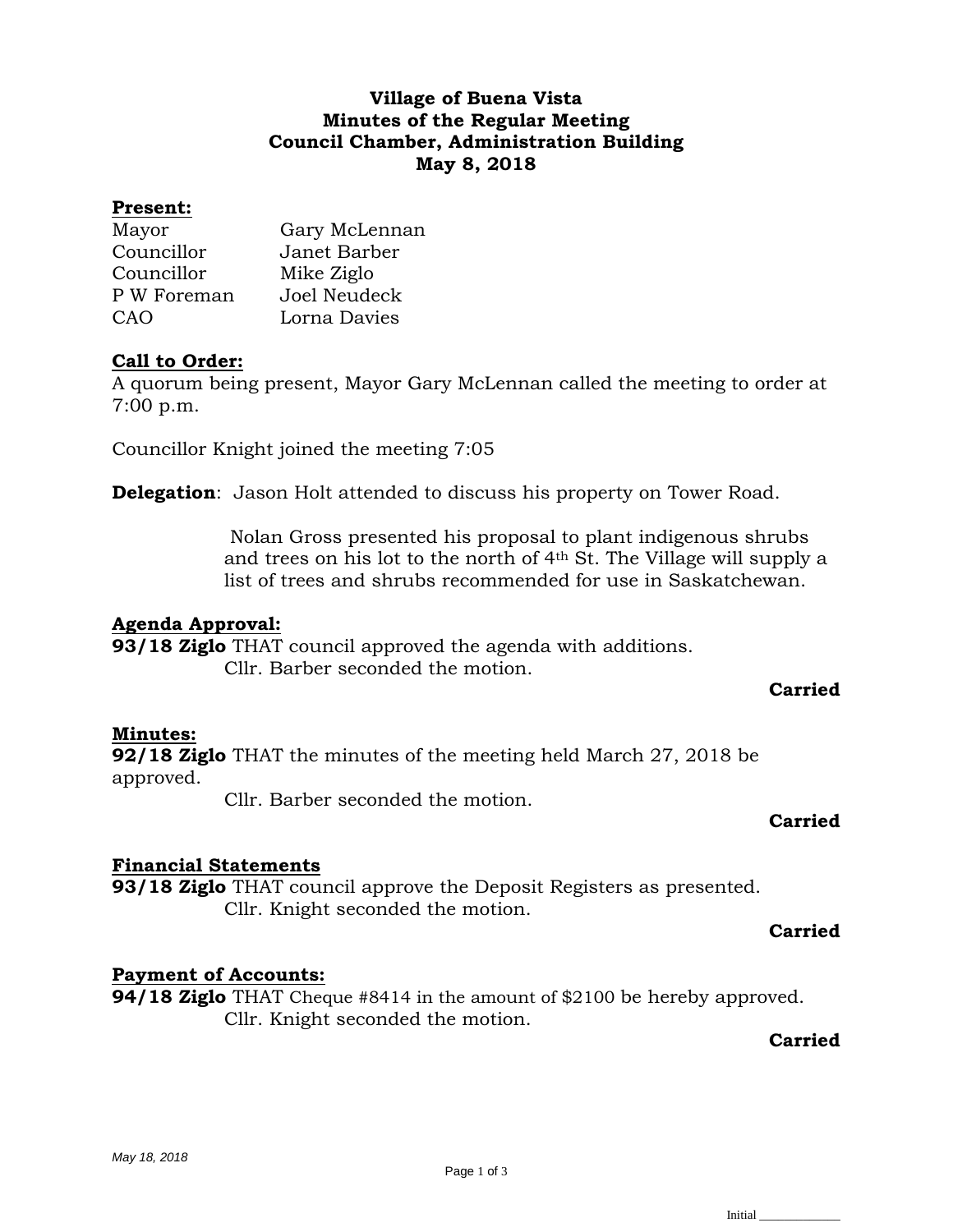#### **Staff and Committee Reports:**

**95/18 Ziglo** THAT council approve the Chief Administrative Officer, Lorna Davies report.

Cllr. Knight seconded the motion.

#### **Carried**

**96/18 Knight** THAT council resolve to enforce a fire ban within the Village until further notice

Cllr. Ziglo seconded the motion.

## **Carried**

**97/18 Knight** THAT council approved the Public Works written report as submitted.

Cllr. Ziglo seconded the motion.

#### **Carried**

## **New Business**

**98/18 Ziglo** THAT Bylaw 4/18 the "Water Bylaw" be given a 1<sup>st</sup> reading. Cllr. Barber seconded the motion.

#### **Carried**

**99/18 Knight** THAT Bylaw 4/18 the "Water Bylaw" be given a 2nd reading. Cllr. Barber seconded the motion.

#### **Carried**

**100/18 Ziglo** THAT Bylaw 4/18 the "Water Bylaw" be given a 3rd reading at this meeting.

Cllr. Knight seconded the motion.

# **Carried**

**101/18 Barber** THAT Bylaw 4/18 the "Water Bylaw" be given a 3rd and final reading and come into force when approved by the Saskatchewan Municipal Board.

Cllr. Ziglo seconded the motion.

# **Carried**

**102/18 Knight** THAT council approve a letter of support for the Slo-pitch tournament. Letter to be sent to Tracy Kohli Cllr. Ziglo seconded the motion.

## **Carried**

**103/18 Ziglo** THAT council approve the support for SLGA permit and remind the homeowners that they must conform with Bylaw 07/13 the Noise Bylaw. Cllr. Knight seconded the motion.

## **Carried**